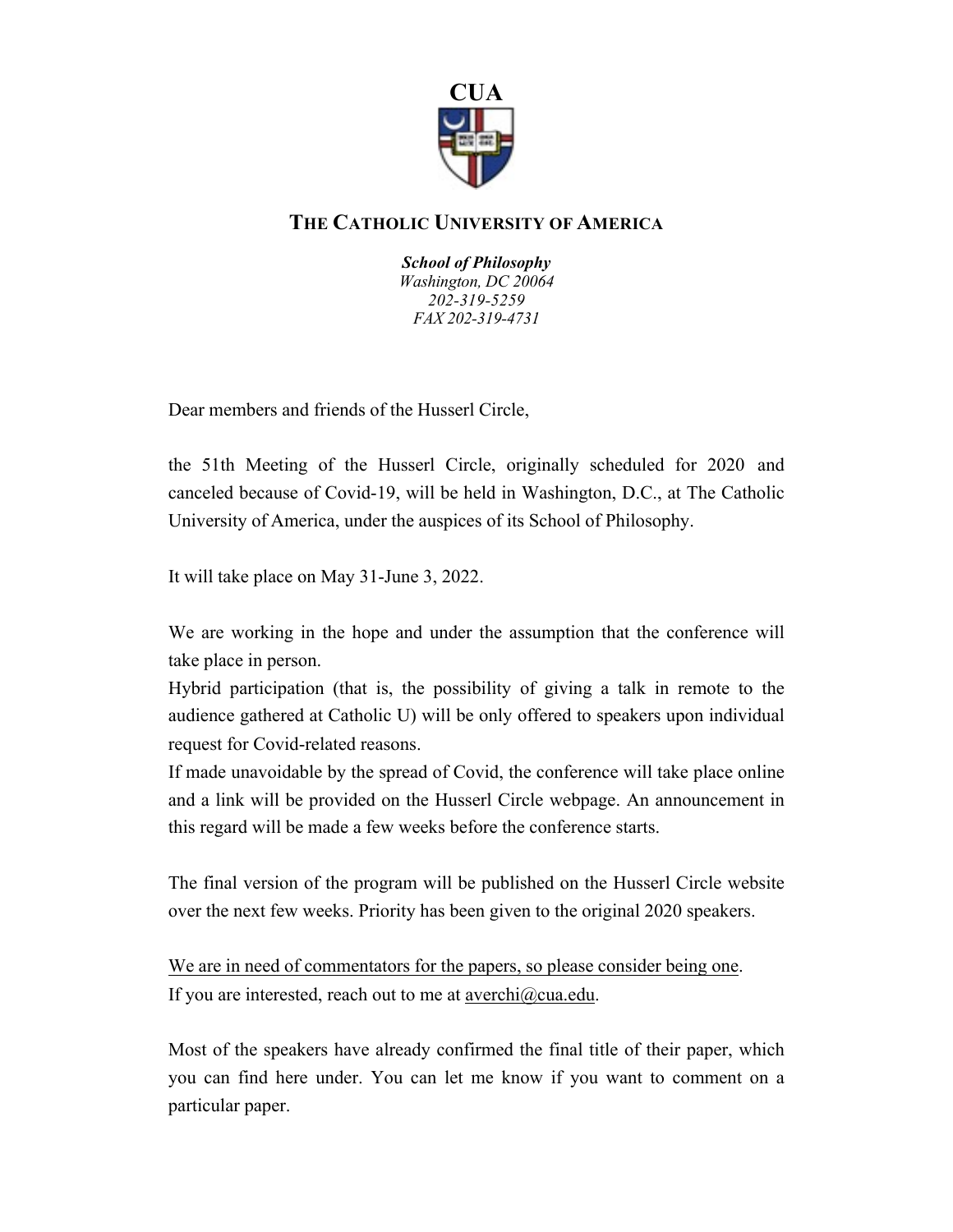For hotels, I recommend the ones close to NoMA Gallaudet station on the red metro line (see list here under). From NoMa Gallaudet it is an approximately 10- 15 minutes ride to Catholic U (stop: Catholic University-Brookland), a 7 minutes ride to Capitol Hill and the National Mall (stop: Judiciary Square), a 10-15 minutes ride to downtown (stops: Farragut North or Dupont Circle).

Hotels close to NoMa Gallaudet metro station:

Courtyard by Marriot Washington DC/Us Capitol: https://www.marriott.com/ hotels/travel/wasus-courtyard-washington-dc-us-capitol/ Hilton Garden Inn Washington DC/Us Capitol: https://www.hilton.com/en/hotels/ dcanmgi-hilton-garden-inn-washington-dc-us-capitol/ Hyatt Place Washington DC/Us Capitol: https://www.hyatt.com/en-US/hotel/ washington-dc/hyatt-place-washington-dc-us-capitol/waszd Please feel free to reach out to me at: averchi@cua.edu for any questions or concerns.

Best Regards, Michele Averchi

Partial list of confirmed speakers and titles:

Thomas Byrne: "Husserl's Semiotics Reconsidered: Passivity, Intersubjectivity and Temporality"

Zachary Joachim: "Idealism and the Intercorporeality of the 'I': Revisiting Husserl's Fifth Cartesian Meditation"

Andrew Krema: "Gemütsmotivation in Husserl's Phenomenology of Values"

James Hart: "Some Moments of Wonder Emergent Within Transcendental Phenomenological Analyses"

George Heffernan: "The Role of Self-Giving in Husserl's Phenomenology of Existence"